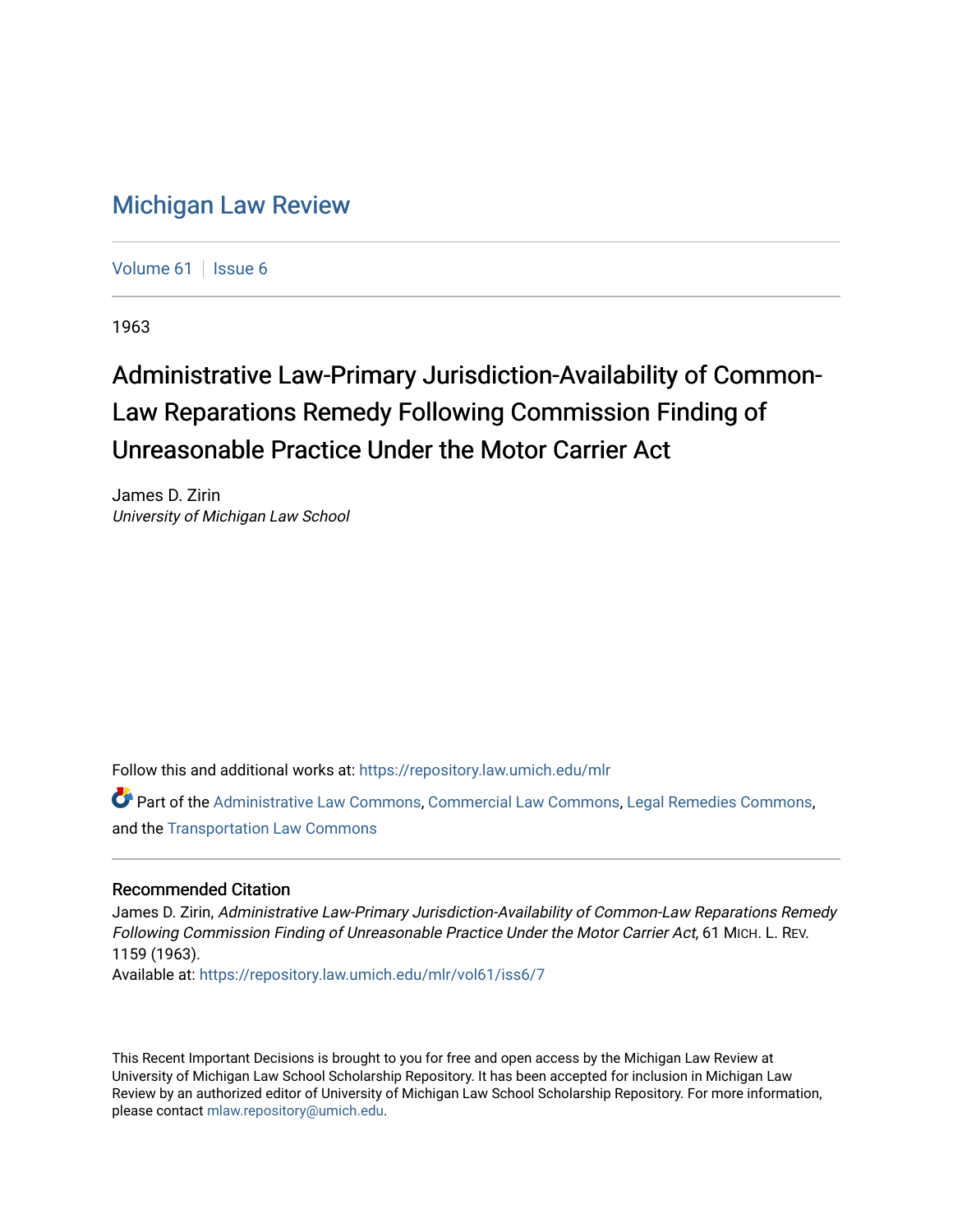## RECENT DECISIONS

ADMINISTRATIVE LAW-PRIMARY JURISDICTION-AVAILABILITY OF COM· MON-LAW REPARATIONS REMEDY FOLLOWING COMMISSION FINDING OF UN-REASONABLE PRACTICE UNDER THE MOTOR CARRIER ACT-The petitioner delivered goods to respondent, a common carrier by motor vehicle, for shipment from Buffalo, New York, to New York City, with the route of shipment left unspecified. The goods were shipped over the carrier's interstate route at a higher tariff filed with the Interstate Commerce Commission rather than over its intrastate route at the lower tariff filed with the New York Public Service Commission. Alleging causes of action under the Motor Carrier Act<sup>1</sup> and at common law, the petitioner brought a postshipment action in a federal district court seeking reparation of the difference paid. The court, after a finding by the Interstate Commerce Commission that the carrier's routing practice was unreasonable,<sup>2</sup> dismissed the action on the ground that the act neither provided a reparations remedy nor preserved any cause of action existing at common law.<sup>3</sup> The court of appeals affirmed, on the same grounds, one judge dissenting.<sup>4</sup> **On** certiorari, *held,* reversed, three Justices dissenting. The complaint, coupled with the Commission's finding that the carrier's selection of the more costly route was an unreasonable practice, states a justiciable common-law claim preserved by the "savings clause"5 of the act. *Hewitt-Robins, Inc. v. Eastern Freight-Ways, Inc.,* 371 U.S. 84 (1962).

Congress has entrusted supervision of the nation's network of rail, marine, and motor vehicle transportation to the Interstate Commerce Commission. With respect to the relationship between carrier and shipper, the act simply provides that "unreasonable practices" are unlawful,<sup>6</sup> and leaves the formulation of standards of reasonableness to the Commission's discretion. A shipper or carrier can challenge the legality of a given practice along either of two avenues. He may bring a proceeding before the Commission alleging the perpetration of practices "unreasonable"

1 49 Stat. 543 (1935), as amended, 49 U.S.C. §§ 301-27 (1958). The complaint specifically alleged that the carrier's misrouting constituted a violation of 49 Stat. 558 (1935), as amended, 49 U.S.C. § 316 (1958), which imposes upon every common carrier by motor vehicle the duty to observe just and reasonable practices. A motor carrier, in the absence of routing instructions, is under a duty to select the least expensive route, unless it is an unreasonable one; this duty is not affected by the failure of the Motor Carrier Act to grant shippers the right to designate routes. See Murray Co. v. Morrow, Inc., 54 M.C.C. 442, 444 (1952). Such a right is given shippers by rail. See 36 Stat. 551 (1910), 49 u.s.c. § 15(8) (1958).

2 Hewitt-Robins, Inc. v. Eastern Freight-Ways, Inc., 302 I.C.C. 173 (1957).

3 187 F. Supp. 722 (S.D.N.Y. 1960).

4 293 F.2d 205 (2d Cir. 1961).

<sup>5</sup>49 Stat. 560 (1935), 49 U.S.C. § 316(j) (1958), providing, "Nothing in this section shall be held to extinguish any remedy or right not inconsistent herewith."

6 24 Stat. 379 (1887), as amended, 49 U.S.C. § 1(5) (1958) (railroads); 49 Stat. 558 (1935), as amended, 49 U.S.C. § 316(d) (1958) (motor carriers); 54 Stat. 934 (1940), 49 U.S.C. § 905(a) (1958) (marine carriers).

[ 1159]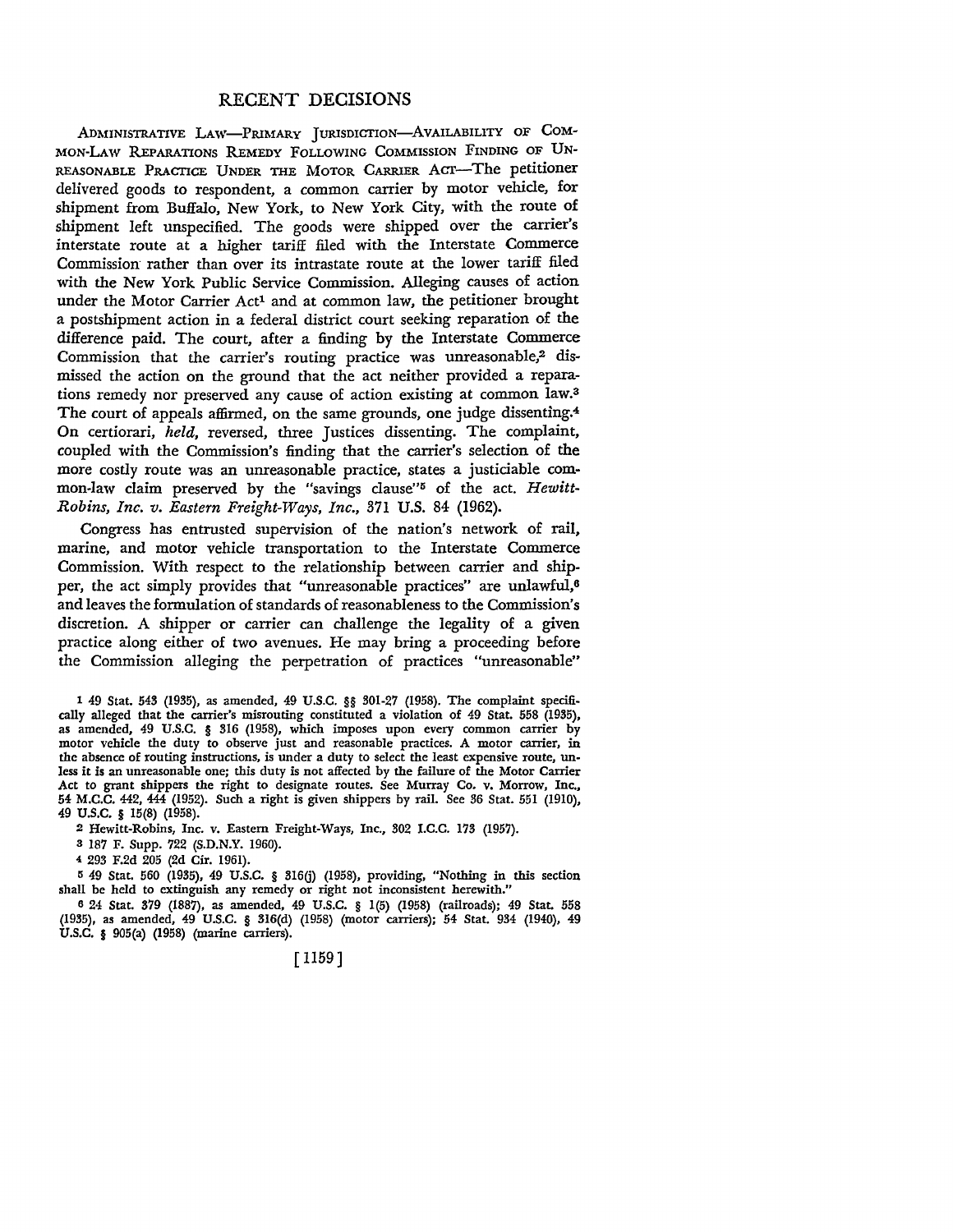within the contemplation of the act. If the Commission finds the practices unreasonable, typically it grants prospective relief by issuance of ceaseand-desist orders enforceable, if necessary, by court injunction. Alternatively, as in the principal case, the injured party may bring an original judicial proceeding asserting a common-law or statutory cause of action. In this event the court, in applying the doctrine of primary jurisdiction, will refer the controlling determination as to whether a given practice is "unreasonable" to the Commission.7 Once the Commission has decided that a particular practice is "unreasonable," the question of providing a remedy presents a further difficulty. As to rail and water transportation, the statute expressly provides that the Commission can award postshipment reparations. 8 But provision for such a remedy is conspicuously absent from the Motor Carrier Act.9 In the principal case the Court tacitly conceded that the act did not create a statutory cause of action for reparations upon which relief might be granted.10 The common-law claim, however, was viewed as providing a permissible alternative. The facts alleged--that the carrier had available two alternative routes, that the route taken was detrimental to the shipper and of advantage only to the carrier, and that the route selected demanded a higher tariff than the route avoided-appear to constitute a sufficient basis for recovery at common law.11 The Court con-

7 See Federal Maritime Bd. v. Isbrantsen *Co.,* 356 U.S. 481, 498 (1958); Texas &: Pac. Ry. v. Abilene Cotton Oil Co., 204 U.S. 426 (1907). The practice of referring the resolution of issues within its special competence to an administrative agency is required by the doctrine of primary jurisdiction, first enunciated in the *Abilene* decision. The doctrine applies only to an original judicial action to enforce a common-law or statutory right, where an exercise of jurisdiction by the court, without reference to the agency, might produce non-uniformity of decision or possibly a less informed decision since the court lacks the agency's supposed qualifications. Primary jurisdiction is to be distinguished from the doctrine of exhaustion which requires a litigant to exhaust his administrative remedies before looking to the courts. There the claim is enforceable solely by administrative action, and the court is asked to give relief prior to the entry of a final order by the agency. See generally Jaffe, *Primary Jurisdiction Reconsidered,* 102 U. PA. L. REV. 577 (1954).

s 24 Stat. 382 (1887), as amended, 49 U.S.C. §§ 8, 9 (1958) (railroads); 54 Stat. 940 (1940), 49 U.S.C. §§ 908(b), (c) (1958) (marine carriers).

<sup>9</sup>The Interstate Commerce Commission has indeed conceded its own inability to award reparations for past violations involving motor carriers. See *Hearings on S. 1194 Before the Senate Committee on Interstate and Foreign Commerce,* 80th Cong., 2d Sess. ll-12 (1948).

10 *Cf.* Montana-Dakota Util. Co. v. Northwestern Pub. Serv. Co., 341 U.S. 246, 251 (1951).

11 Relief appears to be available on several theories. At common law a carrier was under a duty not to charge an excessive sum, and the excess paid could be recovered in an action for money had and received. See CHITTY, CARRIERS 189 (1857). The shipper's theory here was that he had been injured because the carrier acted contrary to good faith and honesty, analogizing to the situation where a buyer is cheated by false weights and measures. See 3 BLACKSTONE, CoMMENTARIES •165. The shipper also seems to have had a sufficient basis for restitutionary recovery. The complaint alleged that the carrier had received moneys which in good conscience should belong to the shipper. "This kind of equitable action, to recover back money, which ought not in justice to be kept • • • lies only for money which *ex aequo et bono,* the defendant ought to refund . • . upon a consideration which happens to fail; or for money got through • • • *an*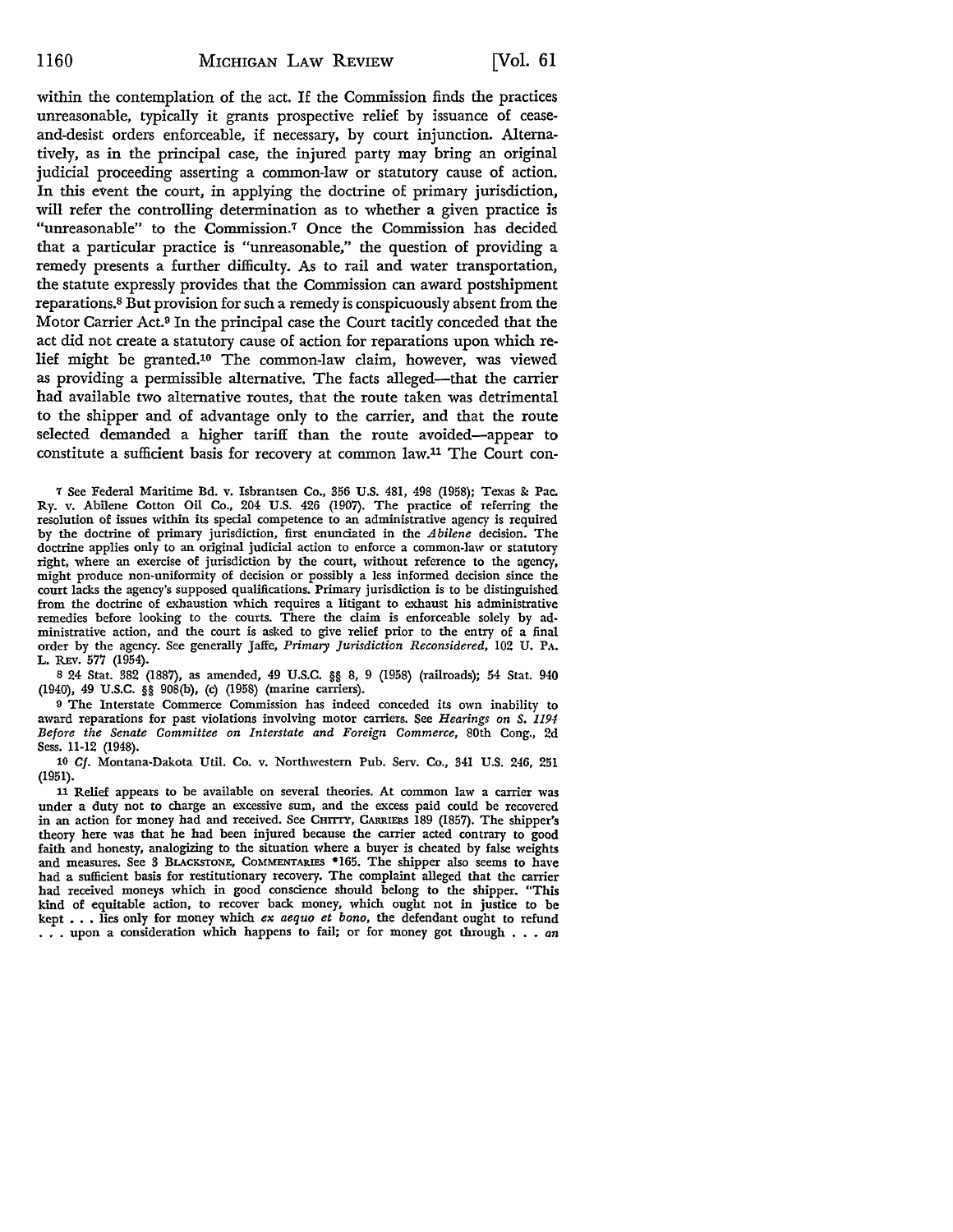eluded that the act, because of its "savings clause," did not extinguish this common-law remedy, and that, once the Commission had found the practice "unreasonable," the shipper set forth a claim upon which reparations might be granted.12

The Court's decision is of interest because of its apparent neutralizing effect upon the doctrine enunciated in *Montana-Dakota Utilities Co. v. Northwestern Public Service* Co.13 and *T.I.M.E., Inc. v. United States.14*  In *Montana-Dakota* the Court unanimously approved prior decisions15 insofar as they held that, where Congress had conferred primary jurisdiction over a certain subject matter upon an administrative agency,16 the statutory standard of reasonableness was for administrative rather than judicial determination. The majority in that case carried the primary jurisdiction doctrine a step further by holding that, where the issue of reasonableness is not severable from the issue of liability, and where Congress has withheld from the agency remedial power, it is to be presumed that a judicial remedy is not available or has been repealed by implication.17 The decision in *T.I.M.E.* refined the *Montana-Dakota*  concept in terms of the type of problem presented by the principal case.18 Again a majority of five seemed convinced that, had Congress intended reparative relief to be available, it would have so provided in the statute and not have relied upon judicial improvisation.19 The Court, moreover,

*undue advantage taken of the plaintiff's situation, contrary to laws made for the protection of persons under those circumstances."* Moses v. Macferlan, 2 Burr. 1005, 1012, 97 Eng. Rep. 676, 680-81 (K.B. 1760). (Emphasis added.)

12 Principal case at 87.

13 341 U.S. 246 (1951).

14 359 U.S. 464 (1959).

15 E.g., Texas & Pac. Ry. v. Abilene Cotton Oil Co., 204 U.S. 426 (1907).

16 In *Montana-Dakota* the statute in question was the Federal Power Act which, like the Motor Carrier Act, provides no reparations remedy to recover for rates paid in the past which are subsequently determined to be unreasonable.

<sup>17</sup>If the majority in *Montana-Dakota* meant that a court could never properly refer controlling issues to a regulatory agency for an administrative determination and then grant relief on the basis of the agency's finding, the holding would seem so contrary to the original primary jurisdiction doctrine which the majority cited with approval as to be difficult to justify. *Cf.* Texas & Pac. Ry. v. Abilene Cotton Oil Co., 204 U.S. 426 (1907). If, on the other hand, the Court meant that, where there is seemingly no reason in the case presented why Congress should have intended a judicial improvisation, a court must exercise restraint, then the decision seems more tenable, albeit somewhat broad. For in the last analysis a court's approach should not tum upon an abstract distaste for judicial improvisation but an accommodation of the competing policies implicit in dispensing the judicial remedy. This was the approach of the Court in the principal case.

1s *T .I.M ..E.* extended the *Montana-Dakota* doctrine to a setting almost identical to that of the principal case. The case concerned the Motor Carrier Act, the Interstate Commerce Commission and the question of a postshipment reparations remedy after a Commission finding that rates charged were unreasonable.

19 The Court in *T .I.M.E.* was helped by an additional consideration. Congress had provided a statutory procedure whereby rates could be challenged initially by the shipper. See 49 Stat. 561 (1935), 49 U.S.C. § 317(c) (1958), providing that proposed rate increases must be filed with the Commission thirty days in advance of effect, and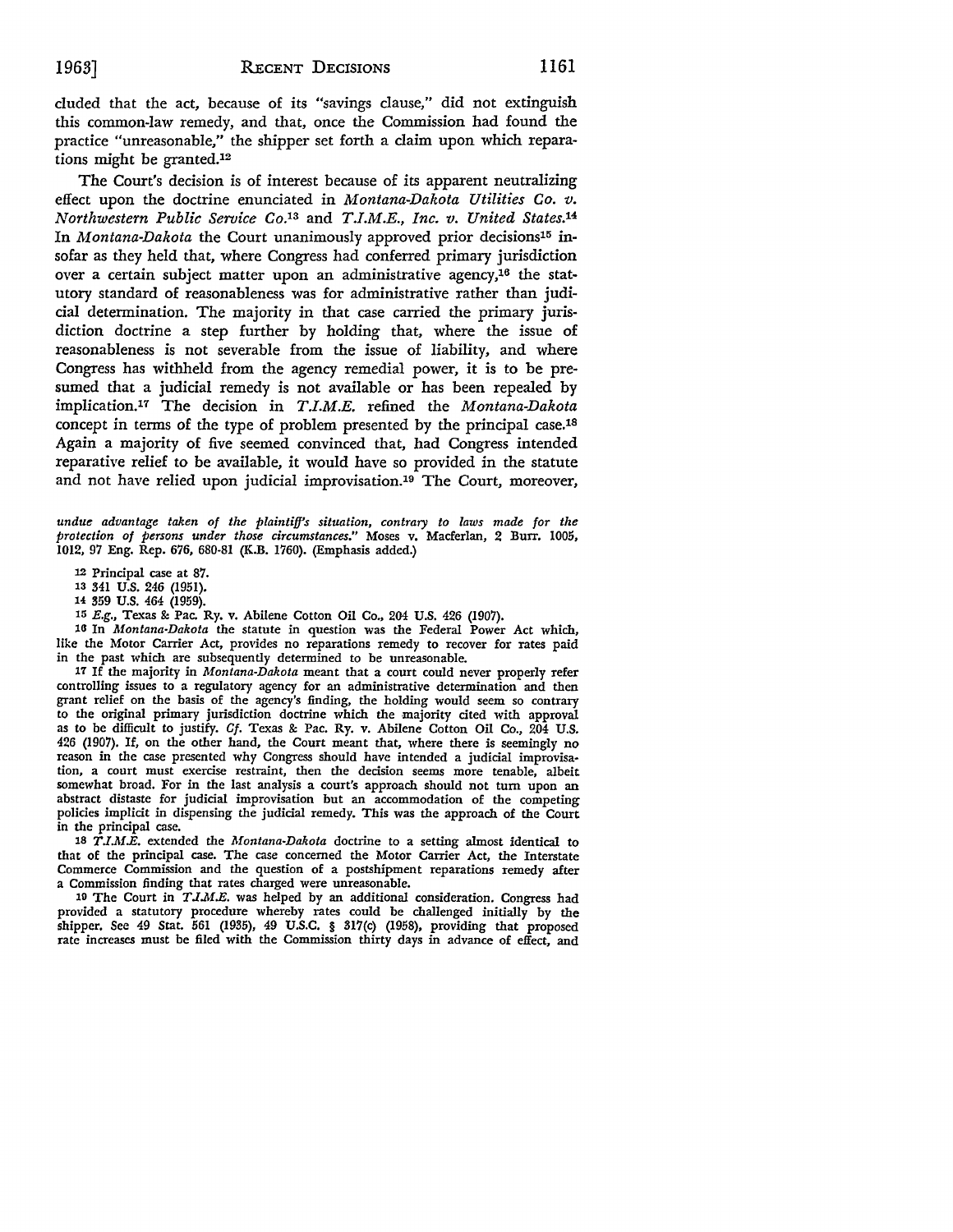showed concern that the award of reparations would bring about a judicially created extension of the Commission's power. It concluded that when the administrator vested with primary jurisdiction has no authority to award reparations, he may not employ the courts as accomplices to effectuate by indirection what he might not do directly.20

The Court in the principal case, conceding that primary jurisdiction as to misrouting practices was in the Commission,<sup>21</sup> expressly distinguished *T.I.M.E.* and by implication its parent, *Montana-Dakota,* on the ground that they involved unreasonable rates, while the principal case presented the issue of unreasonable routing practices.<sup>22</sup> The Court then concluded that application of the primary jurisdiction doctrine did not result in the absence of a judicial remedy in every instance in which the Commission could not award reparations. Consequently, the Court has now acknowledged the existence of exceptions to the doctrine stated in *Montana-Dakota* and *T.I.M.E.* where an appraisal of the competing policy considerations convinces a court that relief is consistent with the legislative purpose.23 The holding seems something of a turnabout. *Montana-Dakota,*  insofar as it held that a court cannot grant relief if a substantial issue in the case is primarily within the jurisdiction of an administrative agency powerless to grant such relief, has clearly been overruled. It seems certain, as well, that the Court will not hesitate in the future to improvise an appropriate remedy in the interest of justice or a desirable result in a particular case, simply because there appears to be no reason to suppose that Congress did not contemplate such an improvisation. But even more strikingly, the continued vitality of the *T.l.M.E.* decision, decided only four terms ago, may be in doubt. The present departure from *T.I.M.E.*  is explicable either because the route-rate distinction is sufficiently substantial so as to be controlling or because of a reversal in attitude attributable to intervening changes in the Court's personnel.24 If the former

49 Stat. 559 (1935), as amended, 49 U.S.C. § 316(g) (1958), providing that proposed rate increases may be suspended for seven months pending determination of their reason• ableness.

- 20 T.I.M.E., Inc. v. United States, 359 U.S. 464, 475 (1959).
- 21 See Northern Pac. Ry. v. Solum, 247 U.S. 477 (1918).
- 22 Principal case at 87.

23 The policies that the Court in the principal case found controlling appear persuasive. The Court noted that there exists no procedure for initially challenging route violations before the Commission as there is for rates charged. Rates typically are known to the shipper prior to carriage. Routes, however, are customarily determined by the shipper on an *ad hoc* basis. The Court also reasoned that the damage remedy will have a deterrent effect of minimizing litigation before the Commission and the courts. To deny relief, moreover, would leave the shipper at the carrier's mercy. In the two prior rate cases, *Montana-Dakota* and *T .IM.E.,* the Court noted that the denial of reparations there would not work such an injustice.

24 Justices Brennan, Frankfurter, Harlan, Stewart, and Whittaker comprised the majority in *T.I.M.E.*, with Chief Justice Warren and Justices Black, Clark and Douglas dissenting. In the principal case Chief Justice Warren and Justices Black, Brennan, Clark, Douglas and Goldberg comprised the majority, while Justices Harlan, Stewart and White dissented.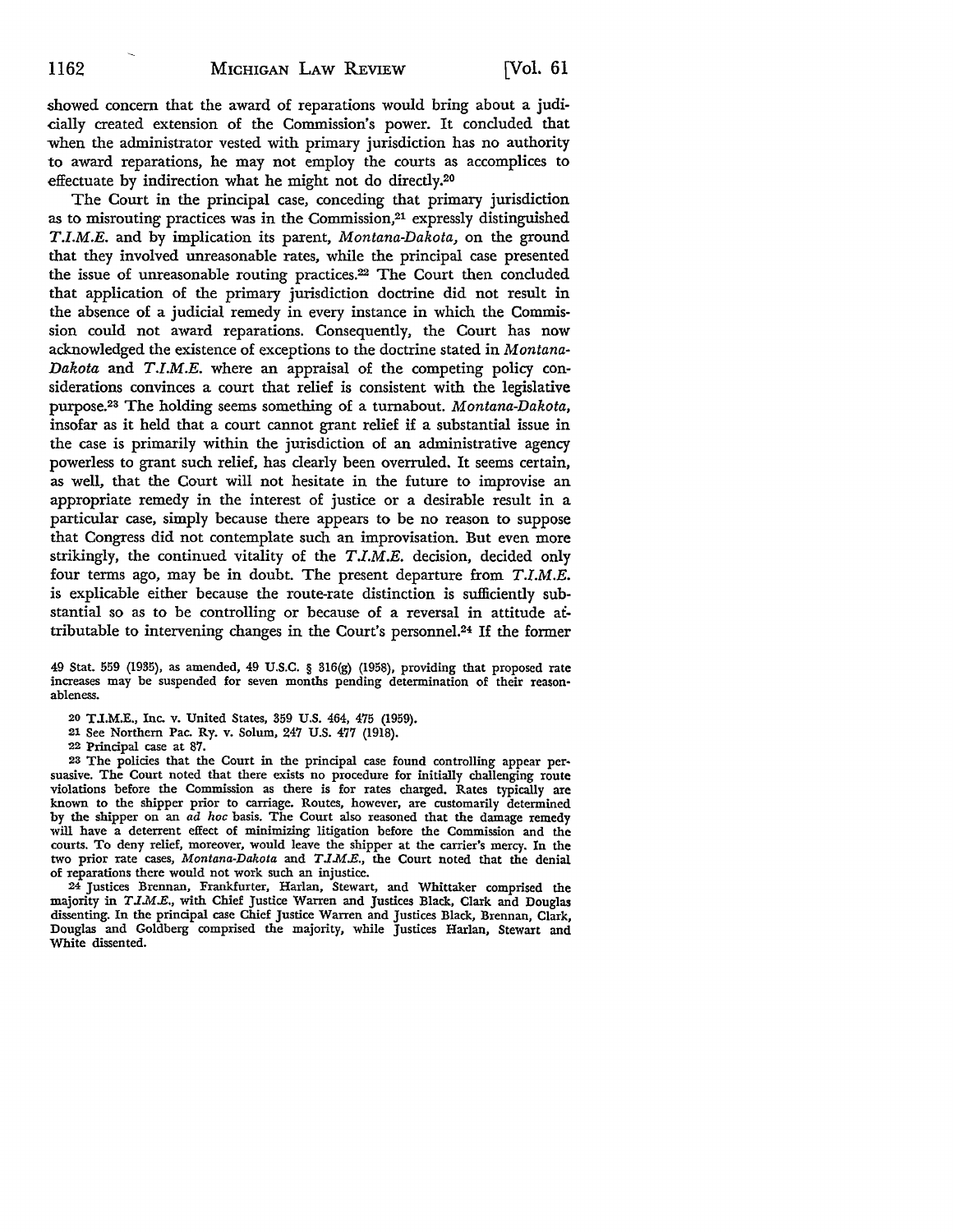is the correct explanation, clearly then the rule in  $T.I.M.E.$  will obtain in a case involving unreasonable rates or an analogous situation. If the latter sheds any light, then one can only infer that  $T.I.M.E.$  also has been sent to its demise,25 and that a new approach to the question has been enunciated, not without problems of its own.26

The Court's route-rate distinction appears justified in that it reflects a functional distinction in the nature of the Commission's regulatory duties. The objective of the Interstate Commerce Act is the development and implementation of a national transportation policy<sup>27</sup> which the Commission was established to effectuate.28 The Court, in evolving the primary jurisdiction doctrine, has recognized that, in the administration of national transportation policy, the normative standard of practice should be determined by the agency and not the courts.29 The Court has reasoned that the Commission is supposedly more competent than the courts in making certain determinations,30 and that, in other determinations where this is not necessarily the case, an administrative rather than a judicial determination would insure a uniform national rule.31 In motor carrier cases, a court would appear to enjoy equal competence with the administrator in matters concerning undue preferences or unfair practices.82 The court would also seem burdened but not unduly troubled by questions of safety regulation. Safety regulation arose from a technological law never made by judges, but clearly it is not of a complexity which would preclude

25 Presumably Chief Justice Warren and Justices Black, Clark and Douglas adhere to their former view, while Justice Brennan changed his position on the basis of the route-rate distinction. The continued vitality of the  $T J.M.E.$  decision will depend upon the positions taken in the future by Justices White and Goldberg; a present appraisal of their viewpoint would be but conjecture.

26 The Court here holds that the Interstate Commerce Act by virtue of its "savings clause" preserves a common-law cause of action. Principal case at 87. On remand the district court will, under familiar principles, grant relief on the basis of the common law of the state where it sits. Conceivably, future actions of this kind will be brought in state courts after Commission determination, particularly if the federal jurisdictional amount of \$10,000 is lacking. If this occurs, not only two trials in the same caseobviously an unwieldy and expensive procedure-will be generated, but also a new state participation in the regulation of interstate commerce, and possible local administration of an important national problem, might result.

27 54 Stat. 899 (1940), 49 U.S.C. preceding § 1 (1958), providing, "It is hereby declared to be the national transportation policy of the Congress to . • • foster *sound economic*  conditions in transportation and among the several carriers . . . all to the end of developing, coordinating and preserving a national transportation system by water, highway and rail  $\ldots$  adequate to meet the needs of the commerce of the United States ... (Emphasis added.)

28 See Luckenbach S.S. Co. v. United States, 122 F. Supp. 824, 827 (S.D.N.Y. 1954)-

- 20 See Texas &: Pac. Ry. v. Abilene Cotton Oil Co., 204 U.S. 426, 448 (1907).
- 30 See, *e.g.,* Far East Conference v. United States, 342 U.S. 570, 574-75 (1952).
- 

31 See Texas &: Pac. Ry. v. Abilene Cotton Oil Co., 204 U.S. 426, 441 (1907). 32 See 49 Stat. 558 (1935), as amended, 49 U.S.C. § 316(d) (1958), which declares it unlawful for a motor carrier while engaged in interstate commerce "to subject any particular person . • . to any unjust discrimination, or any undue or unreasonable prejudice or disadvantage.'' The Court has given this provision the broadest possible social thrust by extending its scope to racial discrimination in interstate commerce. *Cf.* Boynton v. Virginia, 364 U.S. 454 (1960).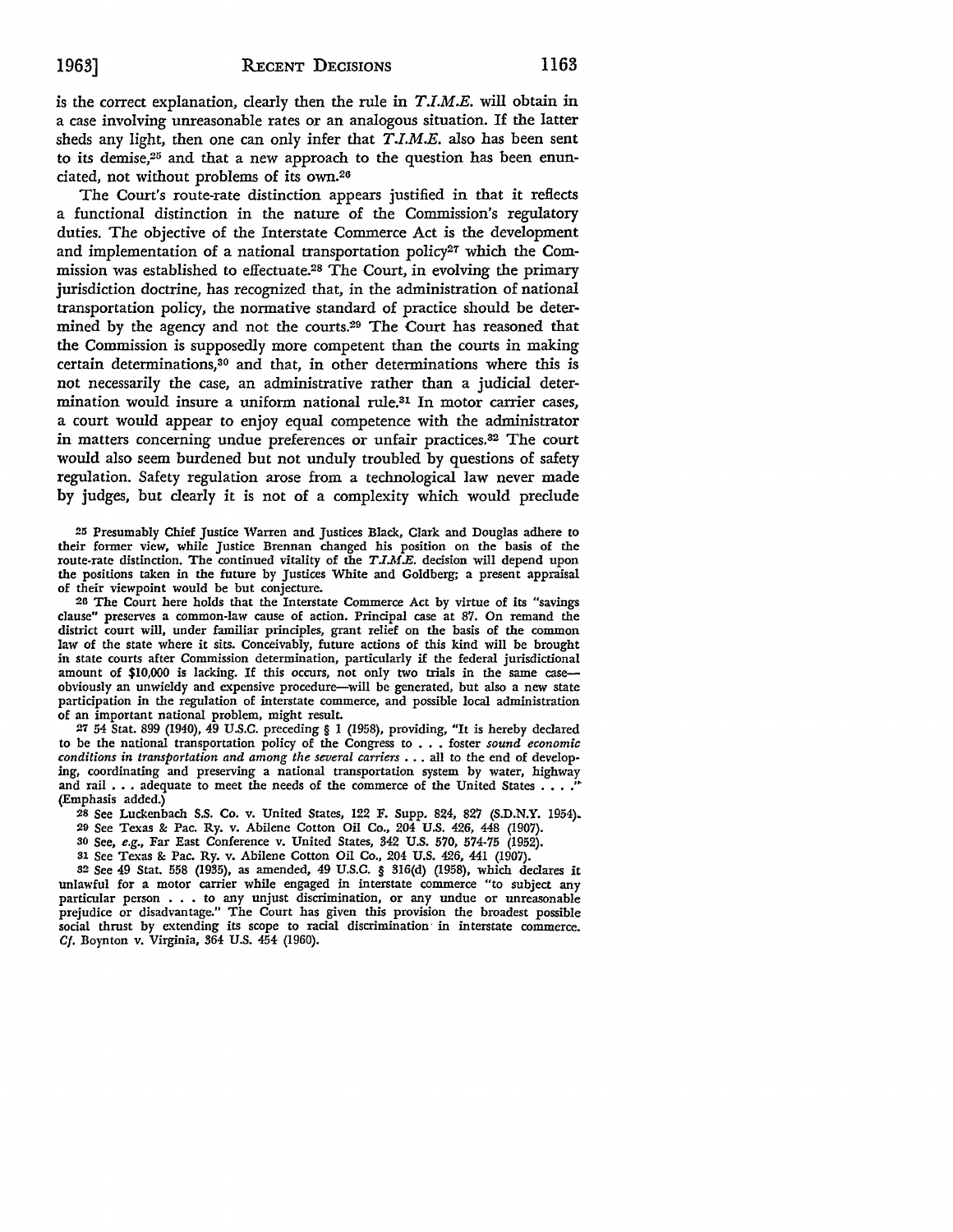judicial determination. The decisional process in cases of this kind, which calls for a finding of fact, the application of existing authority, and, at times, a construction of the controlling statute or regulation, is as familiar to the court as to the administrator. The courts have deferred to the Commission in these matters not because they are less competent, but because they have realized that the administration of the statute presents a uniquely nationwide problem requiring uniform national rules. The judicial process, however, may not be possessed of an equal competence in other areas of regulation. While the resolution of such questions as misrouting, safety procedures, or undue preferences imports indirect economic incidents such as the effect upon the relative competitive positions of carriers who comply or evade, or the increased cost of equipment and operation attributable to safety devices and procedures, their economic ramifications seem clearly ancillary. Direct economic regulation, however, is exclusively a function of agency power. The Commission, for example, controls conditions of admission into the industry;<sup>33</sup> the type of service to be rendered; $34$  the expansion or contraction of the carrier's routes; $35$ compulsory insurance regulations;<sup>36</sup> the levels of rates and fares;<sup>37</sup> merger, consolidation and acquisition;38 and the issuance of securities by companies within the industry.39 In proceedings involving such matters, the courts have deferred to Commission decision, not only for the purpose of achieving uniform national regulation, but also for the paramount reason that they acknowledge the agency's expertise and appreciate the perils of judicial intrusion into these most technical and sensitive areas.40 The administrator, in theory possessed of expert economic knowledge, aware to the moment of subtle problems of the industry, and free to ignore precedent in response to changing economic conditions, is unquestionably better equipped to be architect of national policy.

A careful examination of the reasons for reference by the judiciary to administrative tribunals provides a meaningful basis for decision in situations such as *Montana-Dakota, T.I.M.E.,* the principal case and similar future cases. *Montana-Dakota* and *T.I.M.E.* concerned a most vital element of direct economic regulation-the rate structure. The existence of a reparations remedy enforceable in the courts could well undermine the integrity of that structure by giving formulations of economic policy by

- 86 49 Stat. 557 (1935), as amended, 49 U.S.C. § 315 (1958).
- 87 49 Stat. 558 (1935), as amended, 49 U.S.C. § 316 (1958).
- 38 49 Stat. 555 (1935), as amended, 49 U.S.C. § 312(b) (1958); 54 Stat. 905 (1940), as amended, 49 U.S.C. § 5(2) (1958). It is interesting that any consolidation authorized by the Commission relieves the carrier from the operation of the antitrust laws. See 54 Stat. 908 (1940), 49 U.S.C. § 5(11) (1958).
	- 89 49 Stat. 557 (1935), as amended, 49 U.S.C. § 314 (1958).
	- 40 Cf. Jaffe, *supra* note 7.

ss 49 Stat. 551 (1935), as amended, 49 U.S.C. § 306 (1958), as amended, 49 U.S.C.  $§ 306(a)(4)$  (Supp. III, 1961).

<sup>34</sup> 49 Stat. 552 (1935), 49 U.S.C. § 308 (1958).

<sup>85</sup> *Ibid.*